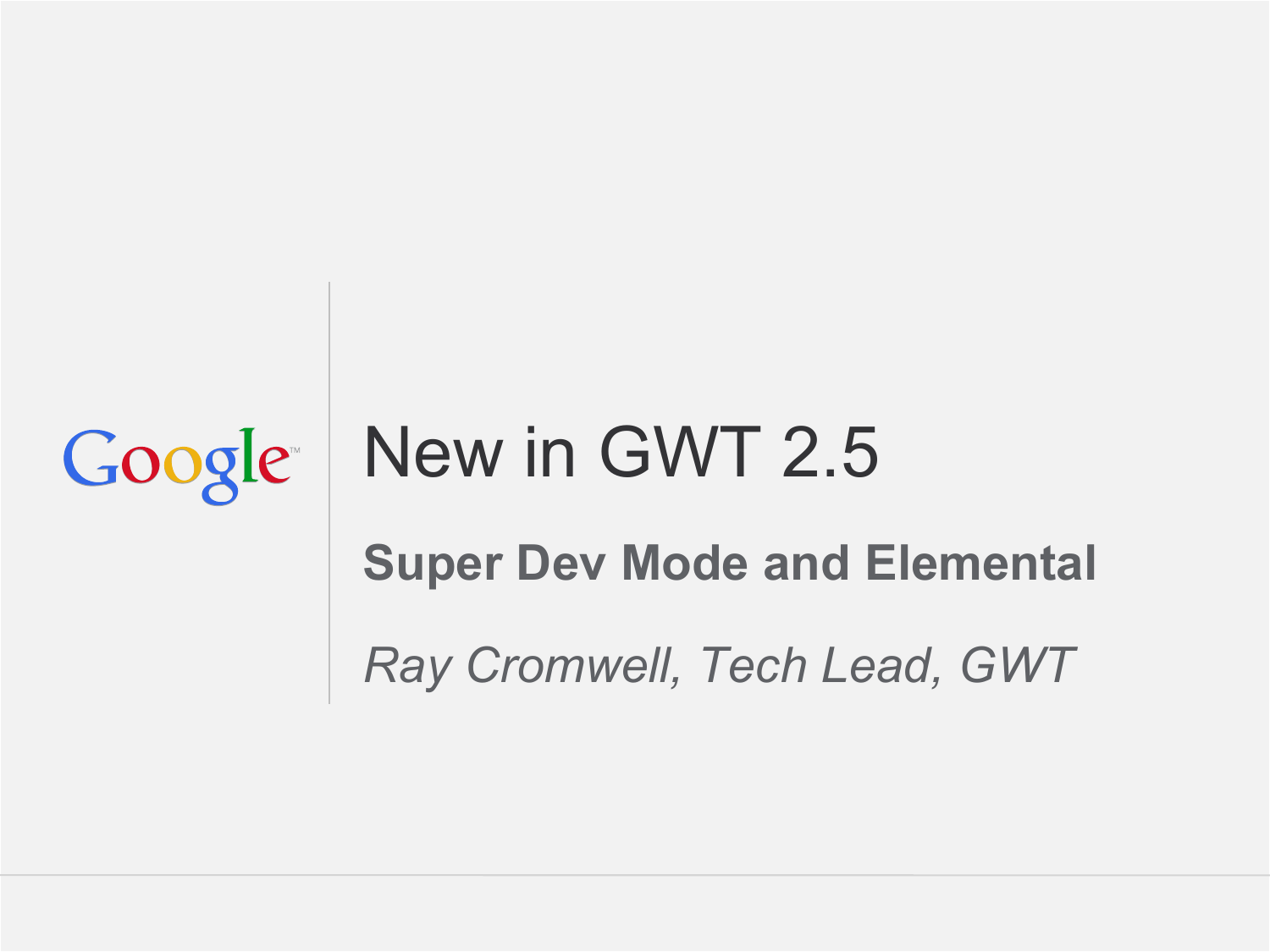### DevMode Refresher

- Runs Java code as straight bytecode on JVM
- JSNI Javascript code run by browser
- Browser NPAPI C++ plugin for TCP/IP communications
	- between JVM and Browser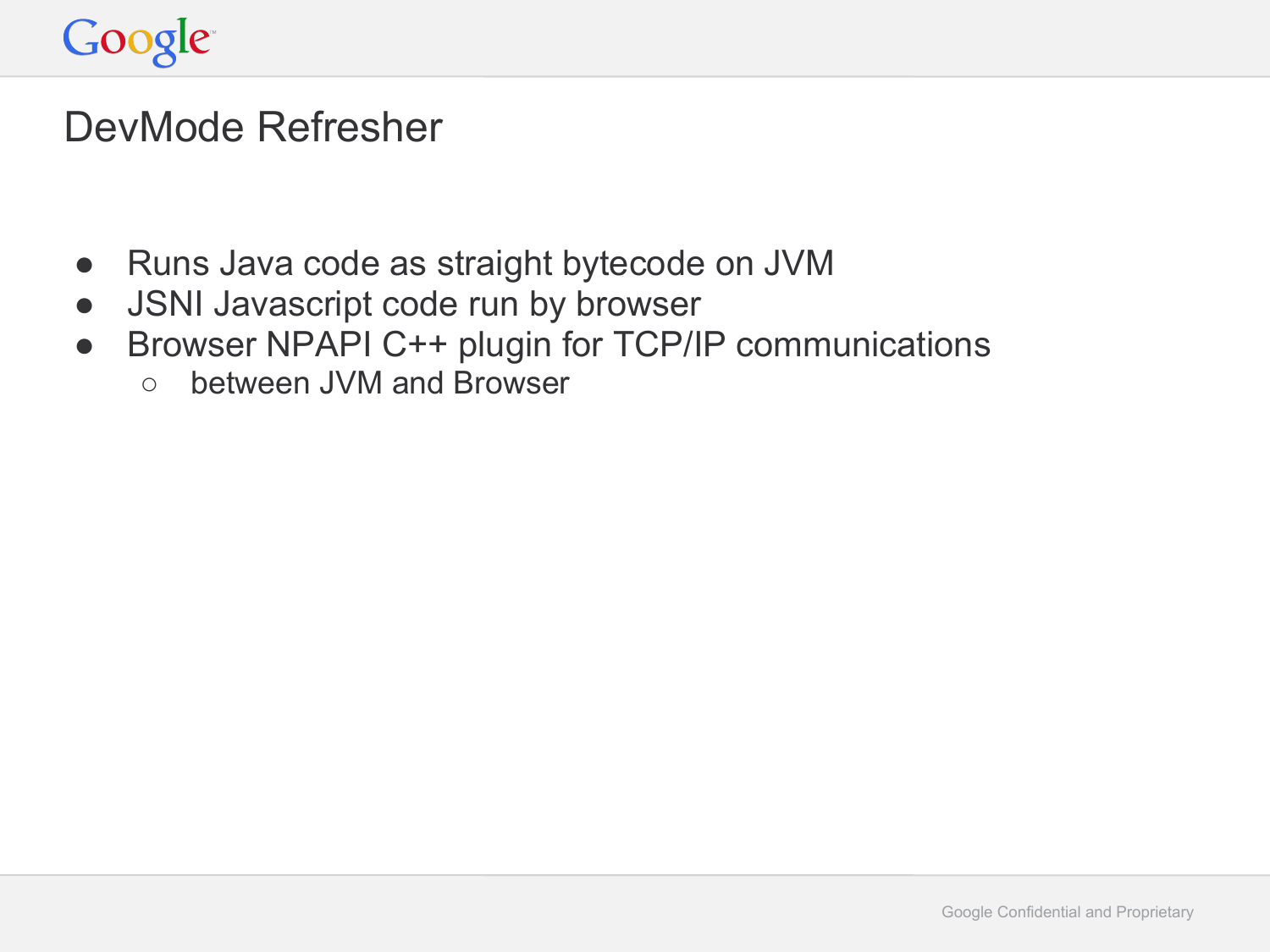### DevMode architecture

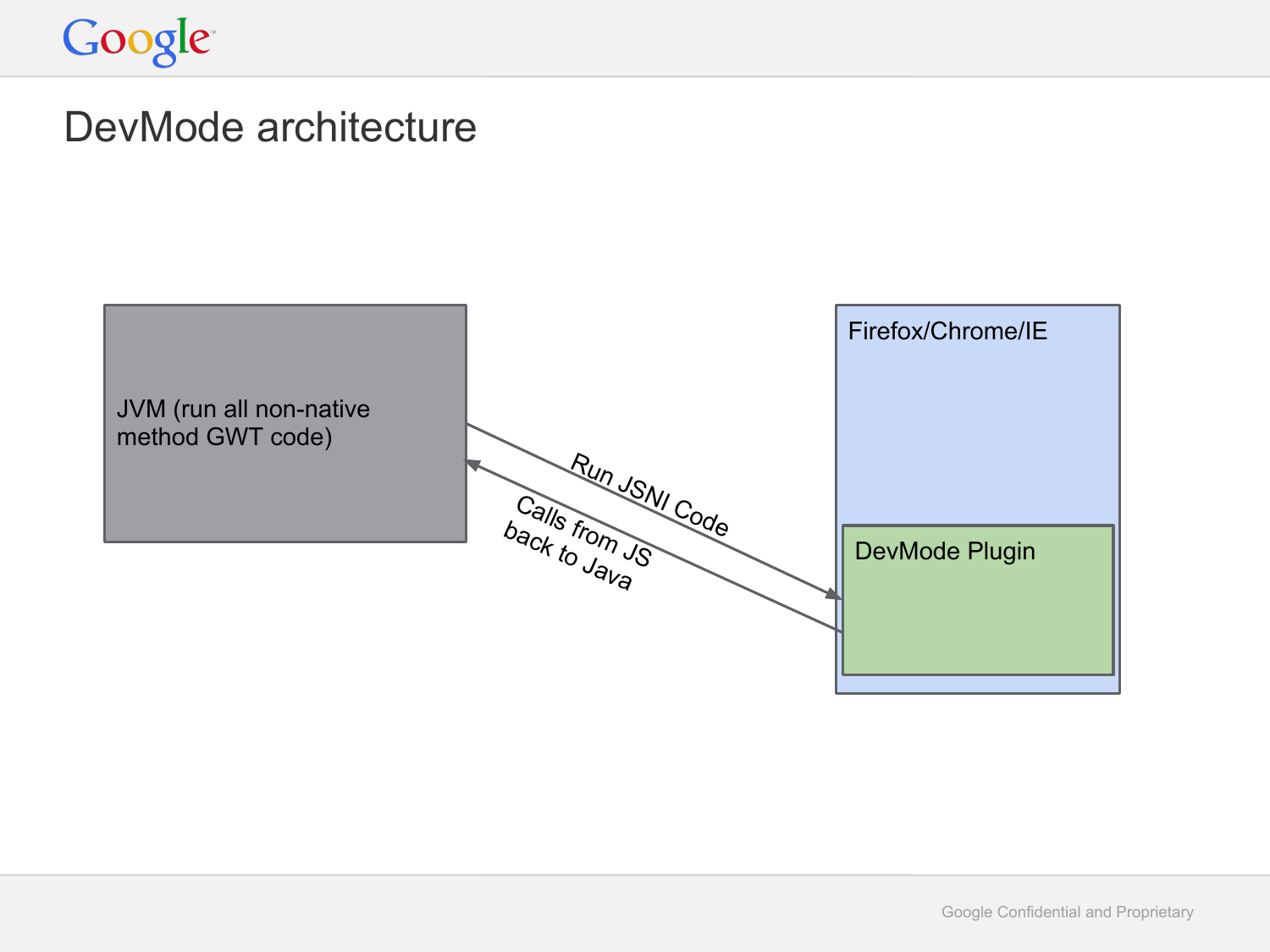### **DevMode**

#### Pros:

- No compilation, Fast JVM refresh
- JVM code runs very fast (faster than JS)
- Debug in your favorite Java debugger
- Cons:
	- Lots of JSNI calls are slow (due to TCP/IP roundtrip turnaround)
	- Often must branch JSNI code specially for DevMode e.g. if(GWT. isScript())
	- $\circ$  Must maintain 3 implementations on 3 platforms = 9 plugins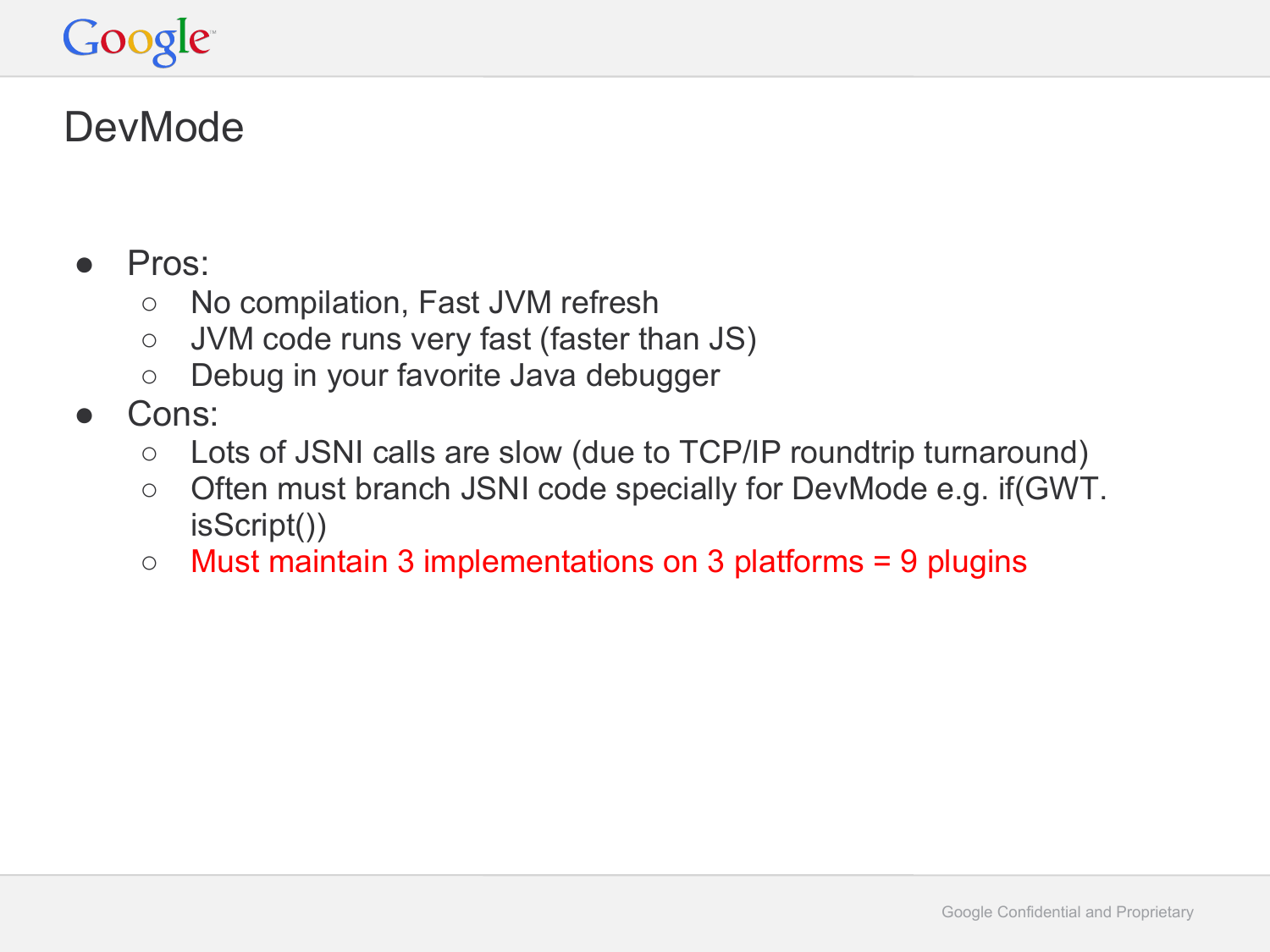### The real problem

- Browsers used to update once a year, now they update every few weeks
- Plugin APIs have been a source of performance and security issues, browser vendors are discouraging their use
- Almost every browser release now breaks our plugins
- Some Browsers, like Safari, removed the APIs altogether, Chrome is on track to do so
- We can no longer keep up, and our Browser API hooks are being removed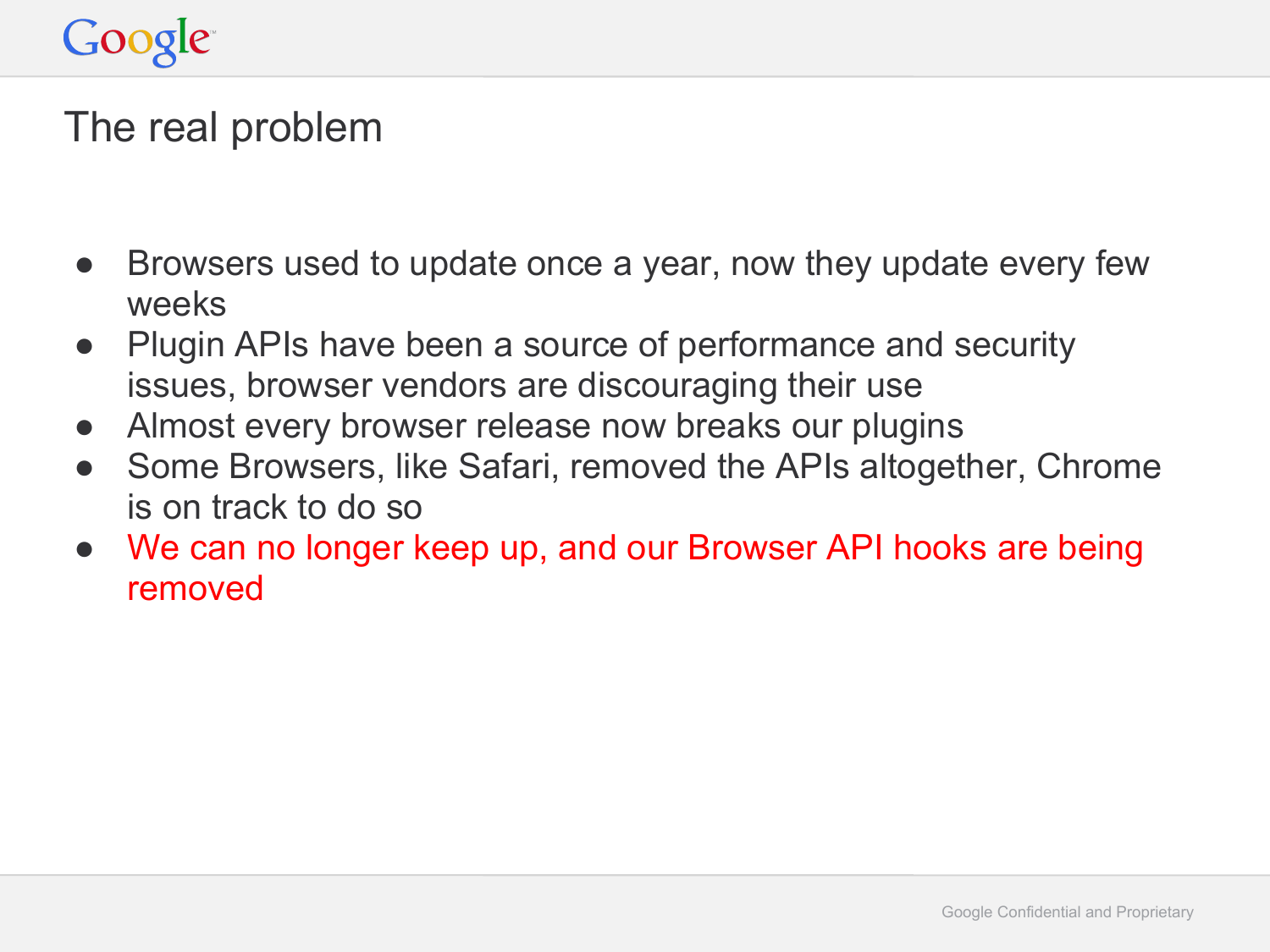### Super Dev Mode - Pure Javascript, No Plugins

- Increase speed of compiler
	- Hopefully achieve < 10 second compiles
- Use Source Maps to enable Source Level Java Debugging
	- Debug Java in Web Browser!
	- Lose IDE/JVM debugger
	- Gain JSNI debugging, DOM/Event/XHR breakpoints
- Eventually, eliminate need to special case !GWT.isScript() code
- Debug mobile apps on Android and iOS6 (no source maps yet)
- DEMO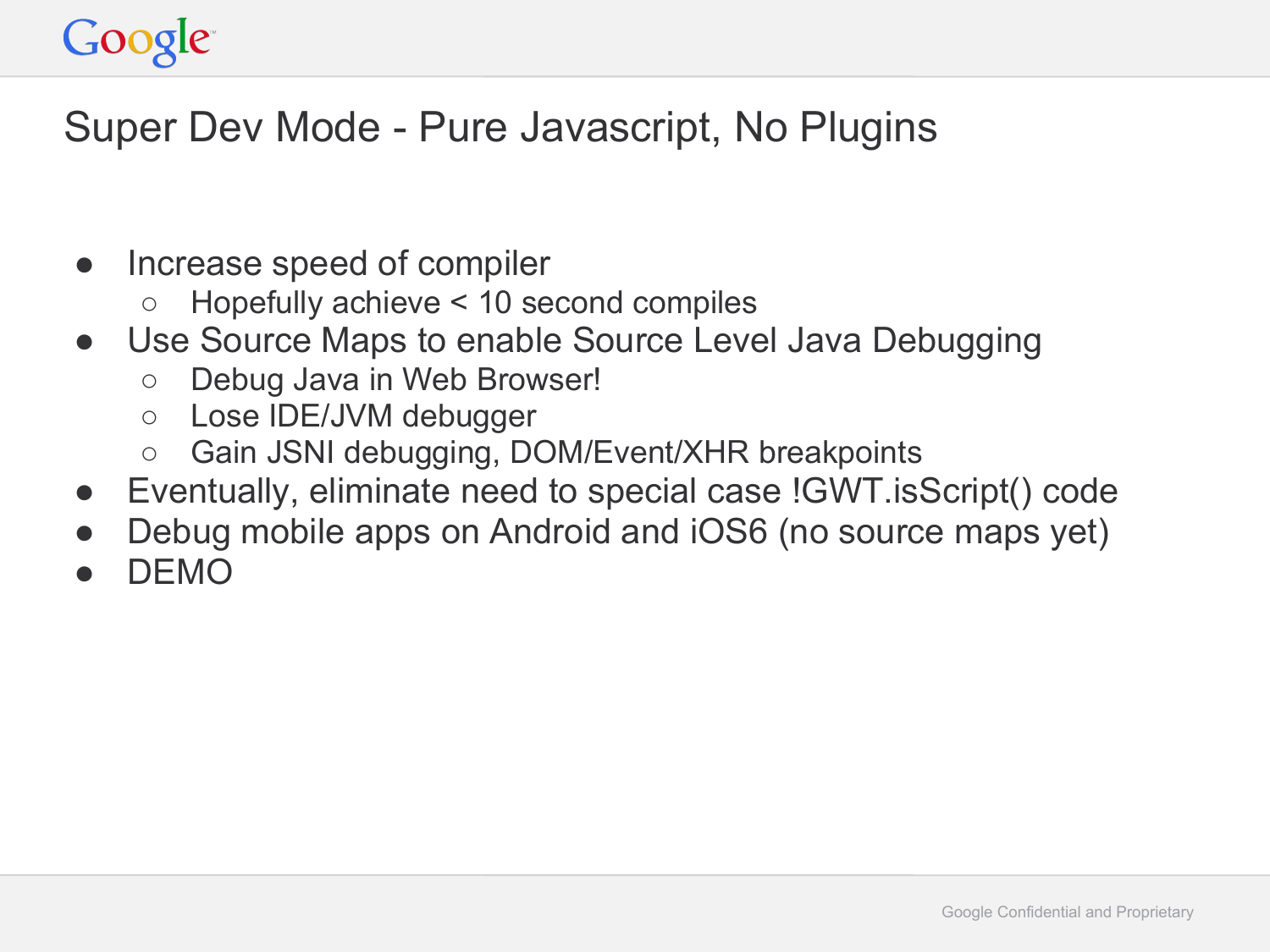# **Introducing Elemental**

Fast, Lightweight, "to the metal" modern web programming for GWT

- Auto-generated completely from actual WebIDL browser files used by JS engines
	- Don't wait for hand wrappers, track the actual browser vendor specs/source
- 100% JavaScript overlay types behind Java interfaces which "melt away" after compilation
- Practically zero overhead
- Every HTML5 feature supported, even the bleeding edge
	- WebGL, WebAudio, WebSockets, WebRTC, Web Intents, Shadow DOM, File API, etc
- New Collection classes optimized for size and performance
	- map directly to underlying JS collections with no overhead
- o New JSON library, no wrappers, no overhead, high performance
	- Collections and JSON work on server in non-GWT/non-JS environments too
- Excellent 'thin' library for direct mobile device development or desktop
- o DEMO